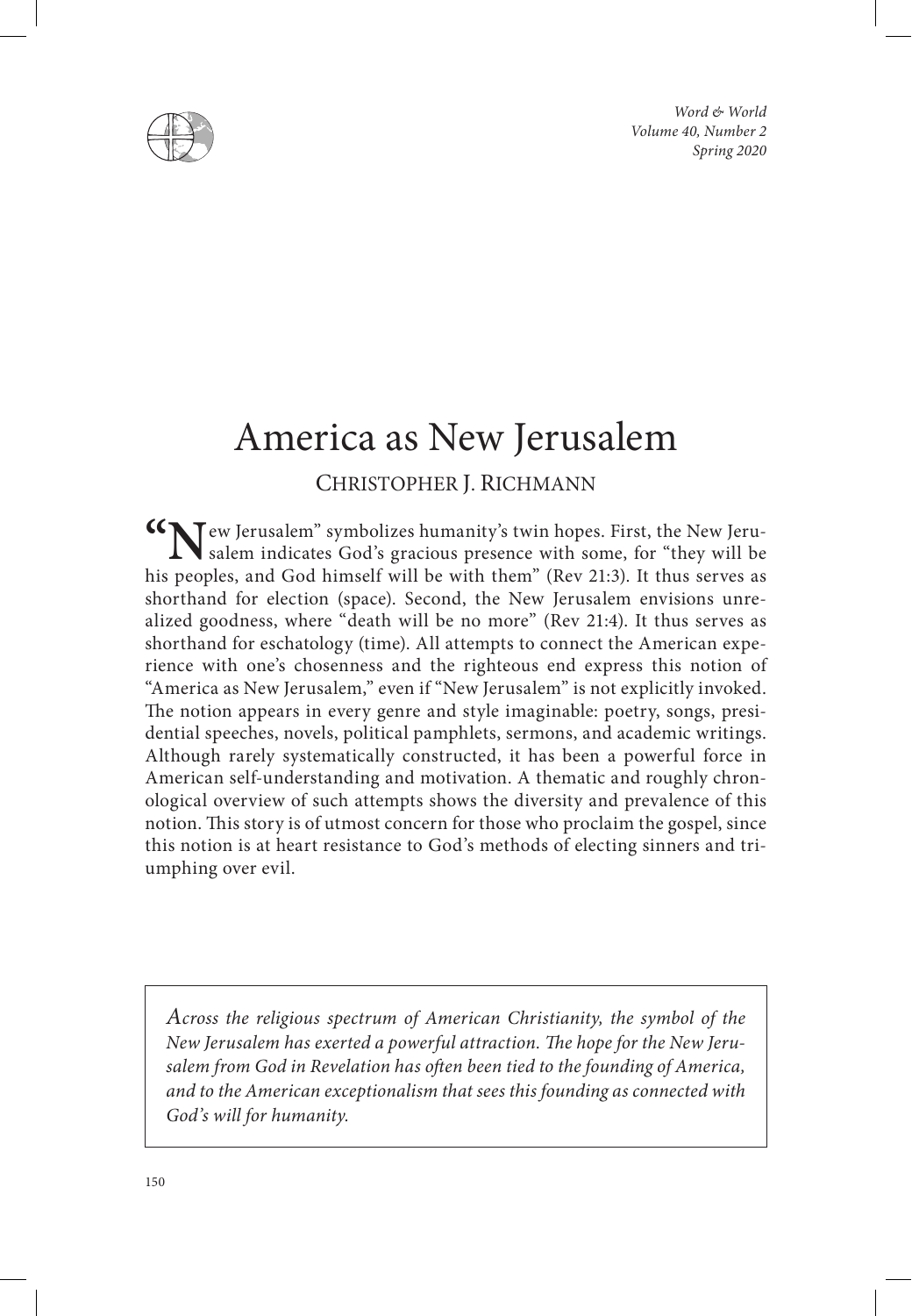## THE PURE CITY

Christopher Columbus believed he had found "the terrestrial paradise" when he bumped into a new continent, making him "messenger of the new heaven and the new earth."1 Despite wildly different orientation and objectives, the New England Puritans would concur with Columbus's sense of eschatological possibility in the New World, and they would simply transfer his sense of divine mission to themselves.

Nevertheless, the Puritan vision of America as New Jerusalem had particular roots. John Foxe's *Book of Martyrs* implied that not only were the end times commencing, but England, with its history of bold confession, had a special role to play. England's sixteenth-century unrest spawned eschatological speculation, and the Puritan project literally brought apocalyptic hopes down to earth. As Thomas Brightman argued, the "new Jerusalem . . . is not that city which the saints shall enjoy in heaven after this life, but a [transfigured] church to be expected on earth."2 When Puritans lost hope of England's reform, the redeemer nation birthed a saving remnant who sailed to America. Arguing that the christological categories of prophet and priest had been restored with the Reformation, Cambridge pastor Jonathan Mitchell argued that "now the great cause and work of God's *Reforming People*, is, to set up His *Kingdom*,"<sup>3</sup> and he was unapologetic that "the public setting up of Christ's kingdom  $\ldots$  was our end in coming hither."<sup>4</sup>

The New Englanders' apparent success at restoring primitive Christianity heightened their expectation of the end times.<sup>5</sup> John Cotton rebuffed Roger Williams's complaints about New England intolerance by insisting that it brought forth a "visible state of a new *Hierusalem*, which shall flourish many yearse upon Earth, before the end of the world."6 Cotton reportedly lured John Davenport to New England with the claim that its churches and civil order brought to mind "the new heaven and the new earth," a notion that fit Davenport's own project "to render the renowned church of New-Haven like the New Jerusalem."7 Even while chastising New Englanders for their sin, Increase Mather offered comfort that "here the Lord hath caused as it were, a *New Jerusalem* to come down from

1 Charles L. Sanford, *The Quest for Paradise: Europe and the American Moral Imagination* (Urbana: University of Illinois Press, 1961), 39–40.

2 Francis J. Bremer, *Building a New Jerusalem: John Davenport, a Puritan in Three Worlds* (New Haven: Yale University Press, 2012), 174.

3 Ernest Lee Tuveson, *Redeemer Nation: The Idea of America's Millennial Role*, Midway Reprint (Chicago: University of Chicago Press, 1980), 98. Emphasis in original. 4 Gershon Greenberg, *The Holy Land in American Religious Thought, 1620–1948: The Symbiosis of Amer-*

*ican Religious Approaches to Scripture's Sacred Territory* (Lanham, MD: University Press of America, 1994), 28.

5 Thus demonstrating Mircea Eliade's claim that "the mythical visions of the 'beginning' and the 'end' of time are homologous." Mircea Eliade, *The Myth of the Eternal Return; or, Cosmos and History*, Bollingen Series 46 (Princeton, NJ: Princeton University Press, 1974), 73.

6 Richard T. Hughes and Crawford Leonard Allen, *Illusions of Innocence: Protestant Primitivism in America, 1630–1875* (Chicago: University of Chicago Press, 1988), 43. Emphasis in original.

7 Joy Gilsdorf, *The Puritan Apocalypse: New England Eschatology in the Seventeenth Century* (New York: Garland, 1989), 75.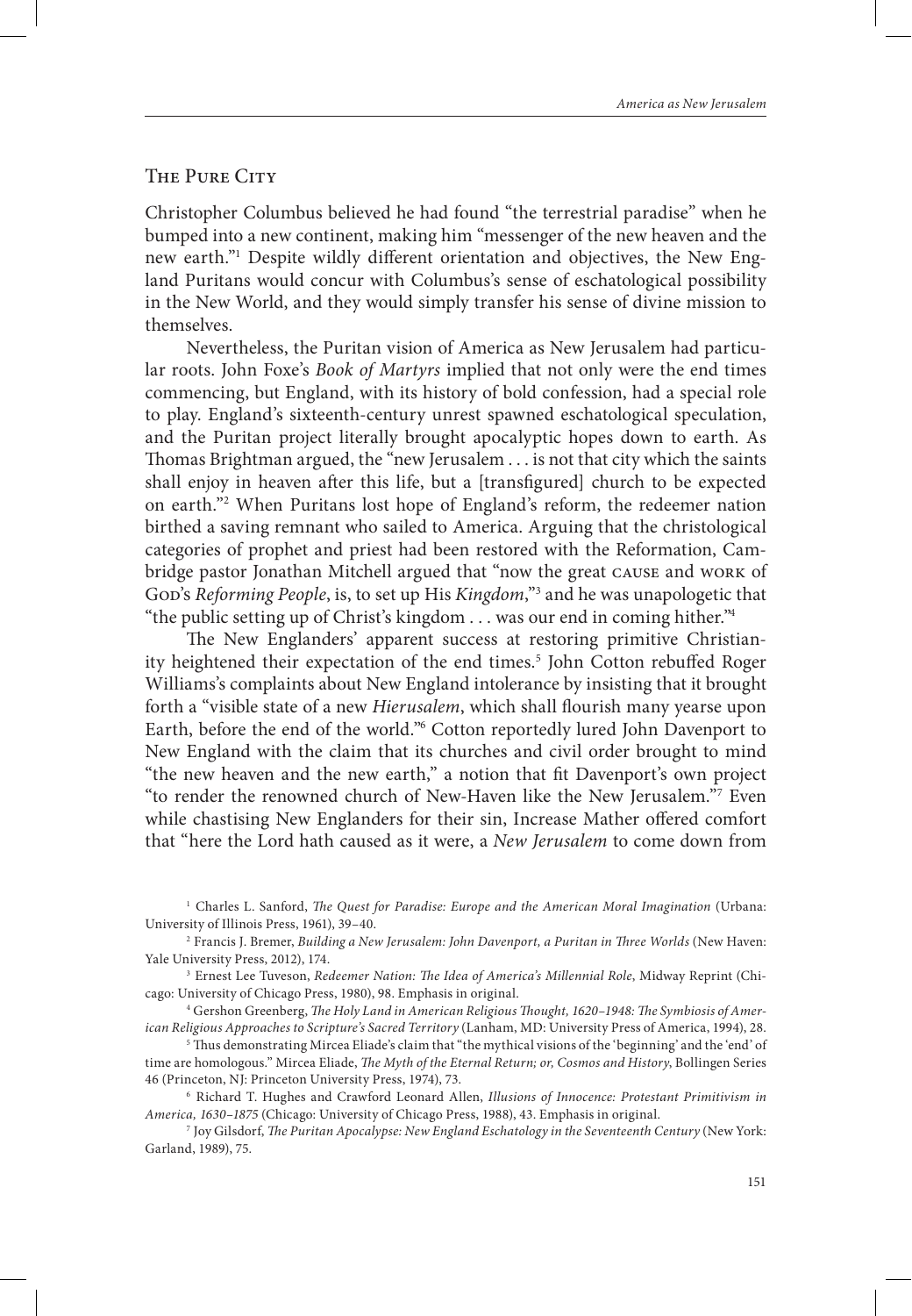heaven; He dwells in this place."8 And according to Edward Johnson's famous *Wonder-Working Providence*, Massachusetts was the place "where the Lord will create a new Heaven, and a new Earth."9

Such sentiments provoked a response from Joseph Mede, whose 1628 groundbreaking Revelation commentary influenced many Puritan leaders. Understandably, Mede agitated many New Englanders by arguing that America was not the soil for Christ's kingdom but the site of Gog and Magog. Samuel Sewall countered with the other extreme, speculating that Mexico was the site of the literal New Jerusalem, a theory defensible in part because "Jews" (American Indians, whom he thought to be part of the lost tribes of Israel) were present to gather in the Celestial City.10

Sewall's concern for the Jews highlights a fundamental tension in Puritan hermeneutics. If typology resulted in American Puritans believing they supplanted Israel, this could contradict their espoused eschatology, particularly the view of most that the Jews would be restored to their *Palestinian* homeland. Several New England eschatological writings, therefore, refuted Mede by insisting that the millennial kingdom would encompass America, rather than be centered there.<sup>11</sup> But theological movements are rarely fully consistent, and "doctrine" should not necessarily trump rhetoric. For example, based on New England's extraordinary profession of religion, evangelical purity, general morality, and godly leadership, Cotton Mather's *Theopolis Americana* argued for the special eschatological status of "American Zion," God's "premier seisin."12 Mather concluded that "our Glorious LORD, will have an Holy City in AMERICA, the Street whereof will be *Pure* Gold."13 It is hard to imagine that New Englanders heard such words purely as "hortatory example."14

The Establishment's was not the only colonial vision of America as New Jerusalem. Banished from the Bay Colony, Roger Williams committed himself to "Mourn dayly . . . till the Lord . . . bring all his precious living stones into one New Jerusalem,"15 which required divine intervention through angelic institution of a new apostolate. But Williams nonetheless believed religious liberty was a necessary precondition of this restoration, that America had the greatest potential for

<sup>10</sup> Reiner Smolinski, "Israel Redivivus: The Eschatological Limits of Puritan Typology in New England," *The New England Quarterly* 63, no. 3 (1990), 379–80; Gilsdorf, *The Puritan Apocalypse*, 135.

<sup>11</sup> Smolinski, "Israel Redivivus."

<sup>12</sup> Cotton Mather, "Theopolis Americana: An Essay on the Golden Street of the Holy City (1710)," ed. Reiner Smolinski, *Electronic Texts in American Studies*, January 1, 1710, 27, 36, https://tinyurl.com/wympnl2 .

13 Mather, "Theopolis Americana," 30–31. Emphasis in original.

14 Jeffery Jue, *Heaven Upon Earth: Joseph Mede (1586–1638) and the Legacy of Millenarianism* (Dordrecht: Springer, 2006), 206.

15 Hughes and Allen, *Illusions of Innocence*, 56.

<sup>8</sup> Ryan S. Gardner, "A History of the Concepts of Zion and New Jerusalem in America from Early Colonialism to 1835 with a Comparison to the Teachings of the Prophet Joseph Smith" (MA Thesis, Brigham Young University, 2002), 56. Emphasis in original.

<sup>9</sup> Sanford, *Quest for Paradise*, 85.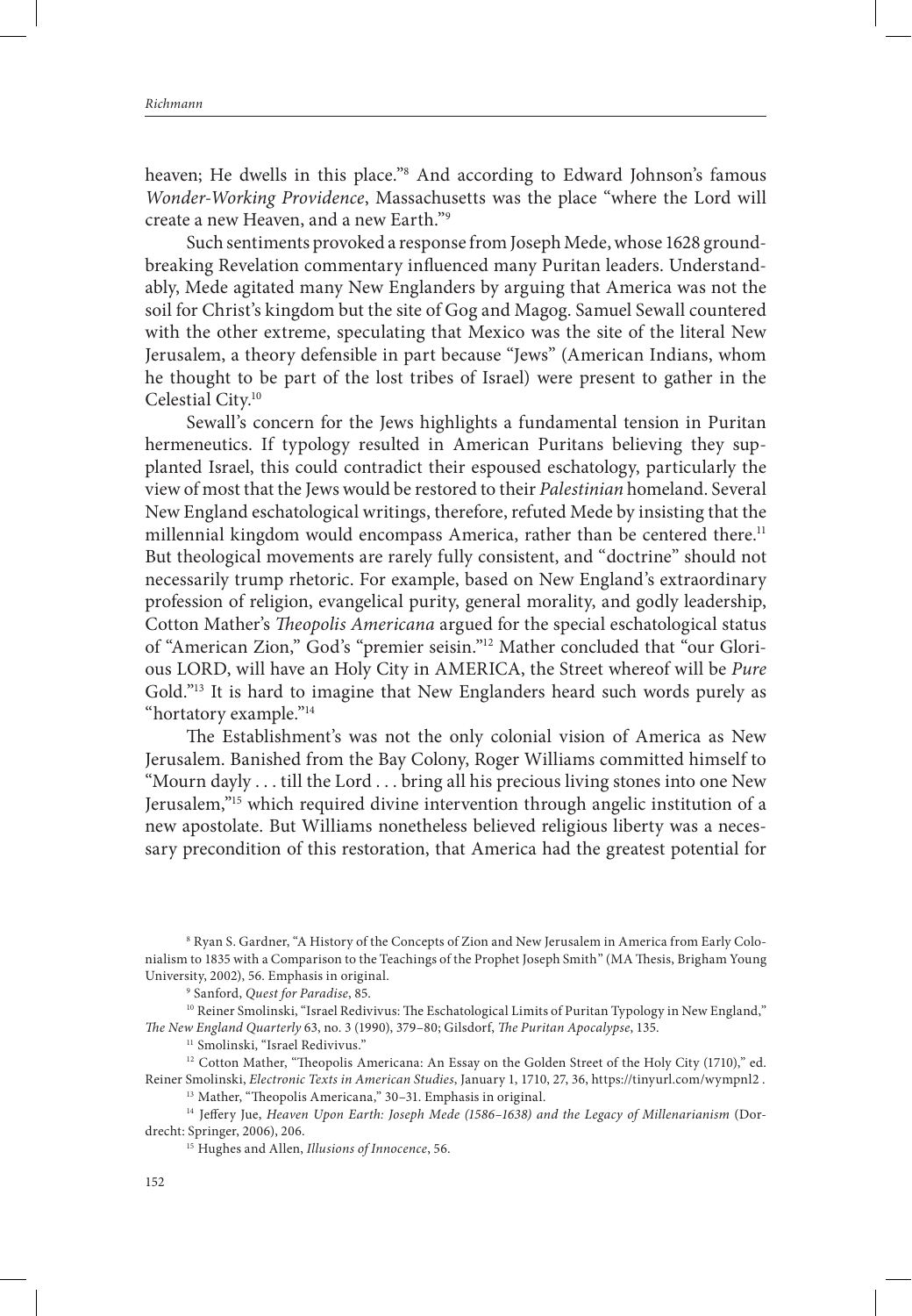this liberty, and that his efforts to decry the errors of the day paved the way for this divine work.<sup>16</sup>

Building on English ideas that the gospel spread westward because of its poor reception on the Continent, many American Puritans imagined that the progress of religious truth mimicked the course of the sun, and once it reached its western limit, time would cease.17 Cotton Mather quipped that the colony of Connecticut was "so far westward, that some have pleasantly said, 'the last conflict with antichrist must be in your colony.'"18 A generation later, Jonathan Edwards refracted the solar image, arguing that as the "Sun of Righteousness," the millennium "*shall rise in the West*, contrary to . . . the course of things in the old heavens and earth."19 For Edwards, religious awakening in America suggested it was likely the site of the beginning of the millennium:

> *Building on English ideas that the gospel spread westward because of its poor reception on the Continent, many American Puritans imagined that the progress of religious truth mimicked the course of the sun, and once it reached its western limit, time would cease.*

It is not unlikely that this work of God's Spirit, so extraordinary and wonderful, is the dawning, or, at least a prelude, of that glorious work of God, so often foretold in Scripture. . . . And there are many things that make it probable that this work will begin in America.<sup>20</sup>

Edwards envisioned America as a people and place with a special apocalyptic role within a larger international Protestant sense of mission.<sup>21</sup>

#### *Novus Ordo Seclorum*

According to Nathan Hatch, during the Anglo-French wars, New England ministers developed a "republican eschatology" that they subsequently used to decry

16 Hughes and Allen, *Illusions of Innocence*, 76.

21 Tuveson, *Redeemer Nation*, 99–100.

<sup>17</sup> Sanford, *Quest for Paradise*, 52. See also Tuveson, *Redeemer Nation*, 95–96; Robert O. Smith, *More Desired Than Our Owne Salvation: The Roots of Christian Zionism* (New York: Oxford University Press, 2013),

<sup>72. 18</sup> Cotton Mather, *Magnalia Christi Americana; or, The Ecclesiastical History of New-England; from Its First Planting, in the Year 1620, unto the Year of Our Lord 1698. In Seven Books.* (Hartford: Silas Andrus and Son, 1853), 332.

<sup>19</sup> Sanford, *Quest for Paradise*, 98. Emphasis in original. For more on Edwards, see also pages 86 and 95.

<sup>20</sup> Jonathan Edwards, "Thoughts on the Revival of Religion in New England," in *The Works of President Edwards: In Four Volumes with Valuable Additions and a Copious General Index, and a Complete Index of Scripture Texts*, vol. III (New York: Robert Carter and Brothers, 1881), 313.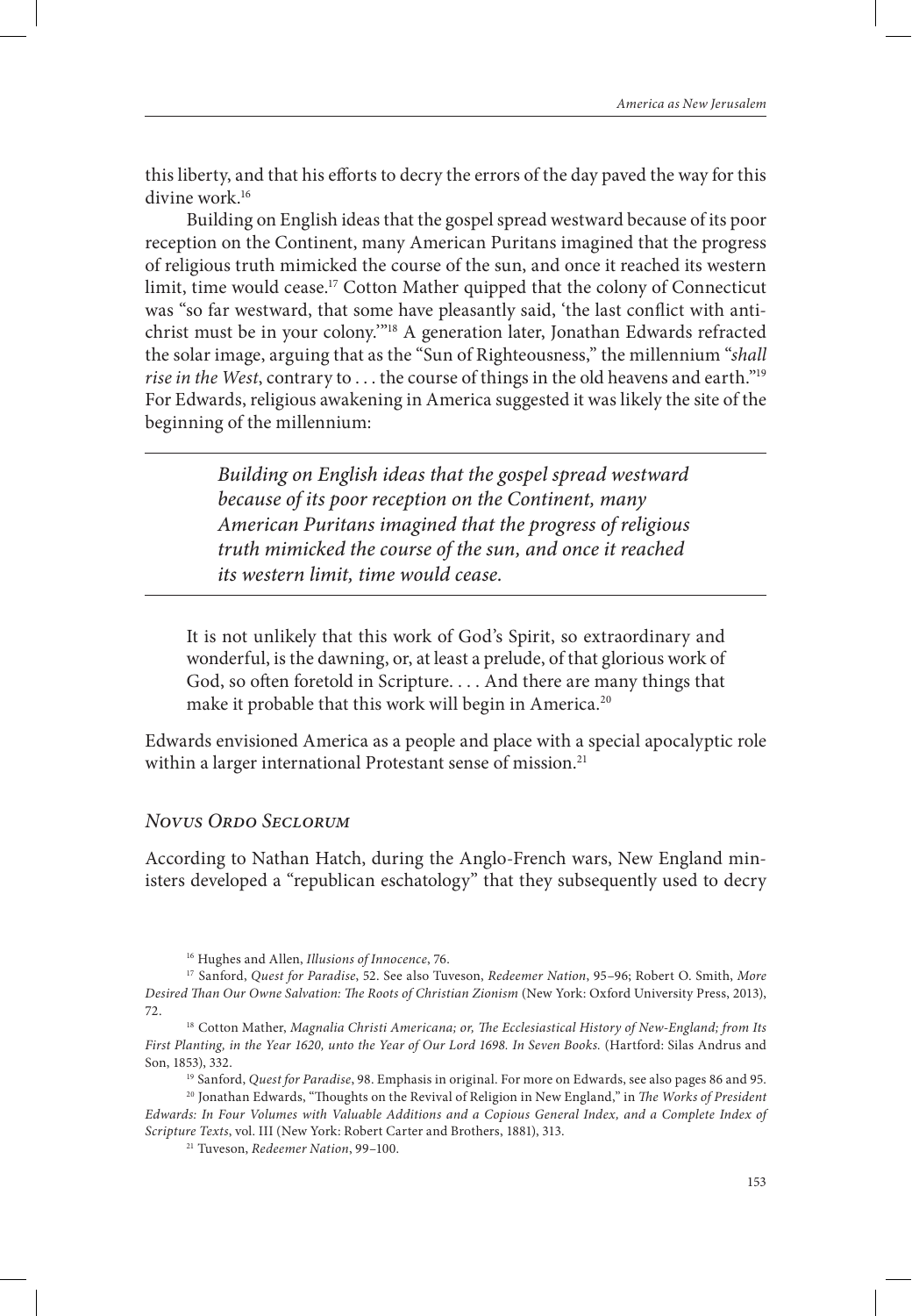British oppression and, after the revolution, insist on order and virtue.<sup>22</sup> This "civil millennialism" was a major alteration of Edwards's message that tied the millennium primarily to evangelical awakening. Instead, in what Ernest Tuveson called "apocalyptic Whiggism," republican notions of liberty became the measure of the millennium.<sup>23</sup> In 1777, the minister Abraham Keteltas linked "the cause of liberty against arbitrary power" with "the cause of pure and undefiled religion," proclaiming that the revolutionary era expected the time when "the kingdoms of this world are become the kingdoms of our Lord and his Christ."24 The Puritan typological scheme continued, now with the republic as "God's American Israel."25 Herman Husband's 1779 vision of a literal New Jerusalem beyond the Alleghenies, along with his related proposal, *Fulfilling of the Prophecies in the Latter Days, Commenced by the Independence of America*, was only a crasser version of widespread belief.26 No one better expressed early republican millennialism than Timothy Dwight of Yale. In the flush of new nationhood, Dwight remarked that "this continent will be the principal seat of that new, that peculiar kingdom, which shall be given to the saints of the Most High."27

The millennium was not completely secularized, however. Republicanism still, for many, served religious ends. Freedom from tyranny was precious precisely because it helped Protestantism flourish. And end-times propagation of the gospel was essential, even if it became dependent on political liberty. New England minister John Mellen queried whether "the expansion of republican forms of government will accompany that spreading of the gospel, in its power and purity, which the scripture prophecies represent as constituting the glory of the latter days."28 Nor was the millennium a *fait accompli*. For ministers who provided the foundation for the millennial mission of the nineteenth century, republican freedom and the millennial dawn—could only be ensured with virtue: "If all the youth were educated, in the manner we recommend, *The Kingdom of God* would appear to have come."<sup>29</sup>

#### Millennial Mission

The shift in eighteenth-century millennialism introduced the notion that "God predicted the defeat of evil before the final conflagration."30 The millennium was

26 Mark Haddon Jones, "Herman Husband: Millenarian, Carolina Regulator, and Whiskey Rebel (North Carolina)" (PhD diss., Northern Illinois University, 1983), 274.

27 Hughes and Allen, *Illusions of Innocence*, 19.

28 Hatch, *Sacred Cause of Liberty*, 139.

29 Charles Turner, address to Harvard students, 1783. Cited in Hatch, *Sacred Cause of Liberty*, 166. Emphasis in original.

30 Tuveson, *Redeemer Nation*, 12.

<sup>&</sup>lt;sup>22</sup> Nathan O. Hatch, *The Sacred Cause of Liberty: Republican Thought and the Millennium in Revolutionary New England* (New Haven: Yale University Press, 1977), 12.

<sup>23</sup> Hatch, *Sacred Cause of Liberty*, 24; Tuveson, *Redeemer Nation*, 24.

<sup>24</sup> Hughes and Allen, *Illusions of Innocence*, 18.

<sup>25</sup> Hatch, *Sacred Cause of Liberty*, 55, 60.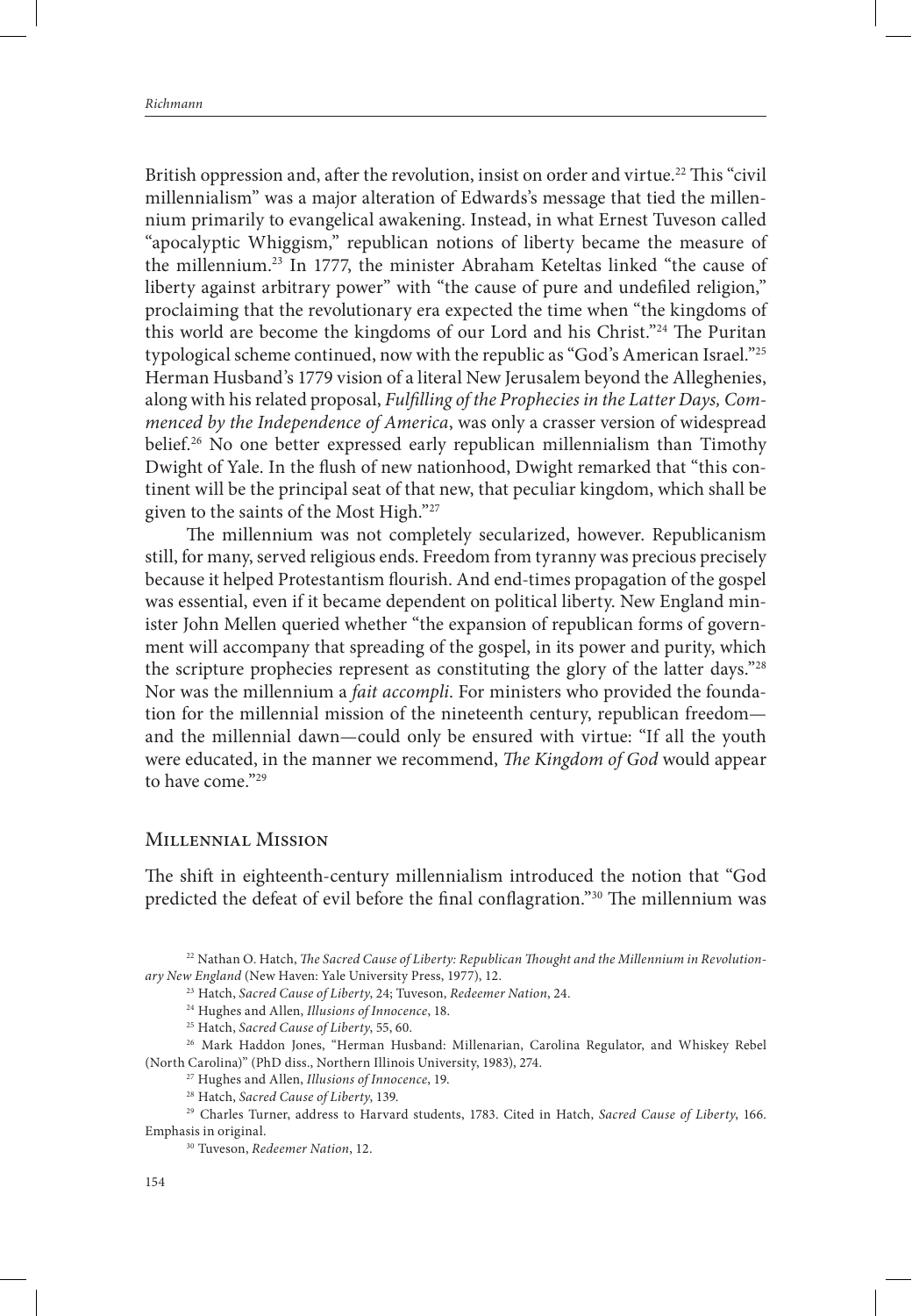not just a prelude or foretaste, but the beginning of righteousness's unbroken, eternal triumph. Already in Dwight, Tuveson discerns the belief that "the final battle, intervening between the millennium and the resurrection is being 'smoothed' away."31 Samuel Hopkins claimed that in the millennium, "death will in some measure loose [*sic*] its sting."32 As Alexander Campbell wrote, the millennium is "the consummation of that ultimate amelioration of society proposed in the Christian Scriptures."33 Campbell's term *consummation* revealed that millennialists believed the arrival of the kingdom would be gradual—which is also why phrases like "dawning of the millennial day" were common: the rising sun spreads its light over the horizon in smooth progression. Nineteenth-century millennialism blurred the beginning and end of the millennium.

> *In the early nineteenth century, this triumphant millennialism interwove religious and political threads. The Restoration Movement, led by Barton Stone and Alexander Campbell, demonstrated this well.*

In the early nineteenth century, this triumphant millennialism interwove religious and political threads. The Restoration Movement, led by Barton Stone and Alexander Campbell, demonstrated this well. The stated purpose of Campbell's *Millennial Harbinger* was "the development and introduction of that political and religious order of society called THE MILLENNIUM."<sup>34</sup> Such a vision required God's intervention and could only be realized when all Christians united in adherence to primitive Christianity. But Campbell also saw signs of its advent in the progress of human liberty, and his notion of ecclesiastical "freedom from despotism" depended on the birth of the republic. As a correspondent remarked to Stone, "The present conflict between the Bible and party creeds and confessions . . . is perfectly analogous to the revolutionary war between Britain and America; liberty was contended for on the one side, and dominion and power on the other."<sup>35</sup> For these "Christians" (as the colonists were called), freedom from *all* Old World tyranny was the key to establishing the millennium.

While the more biblically sensitive preachers of American New Jerusalem had to awkwardly admit the unique status of Jews and their Palestinian homeland, the Latter-Day Saints had the advantage of new revelation that allowed them to pursue

<sup>31</sup> Tuveson, *Redeemer Nation,* 108. As Tuveson points out, nineteenth-century millennialists "more and more relegated the Last Things which had so obsessed Christians in most previous centuries—The Last Judgment, the transformation of the earth, the ending of the temporal—to some far-off, dimly envisioned place." Tuveson, *Redeemer Nation*, 90. In their more comprehensive accounts, however, the millennialists retained the release of Satan to deceive the nations for a little while. See Tuveson, *Redeemer Nation*, 43, 115–116.

<sup>32</sup> Tuveson, *Redeemer Nation*, 62.

<sup>33</sup> Tuveson, *Redeemer Nation*, 81.

<sup>34</sup> Tuveson, *Redeemer Nation,* 217–18. Emphasis in original. 35 Hughes and Allen, *Illusions of Innocence*, 105.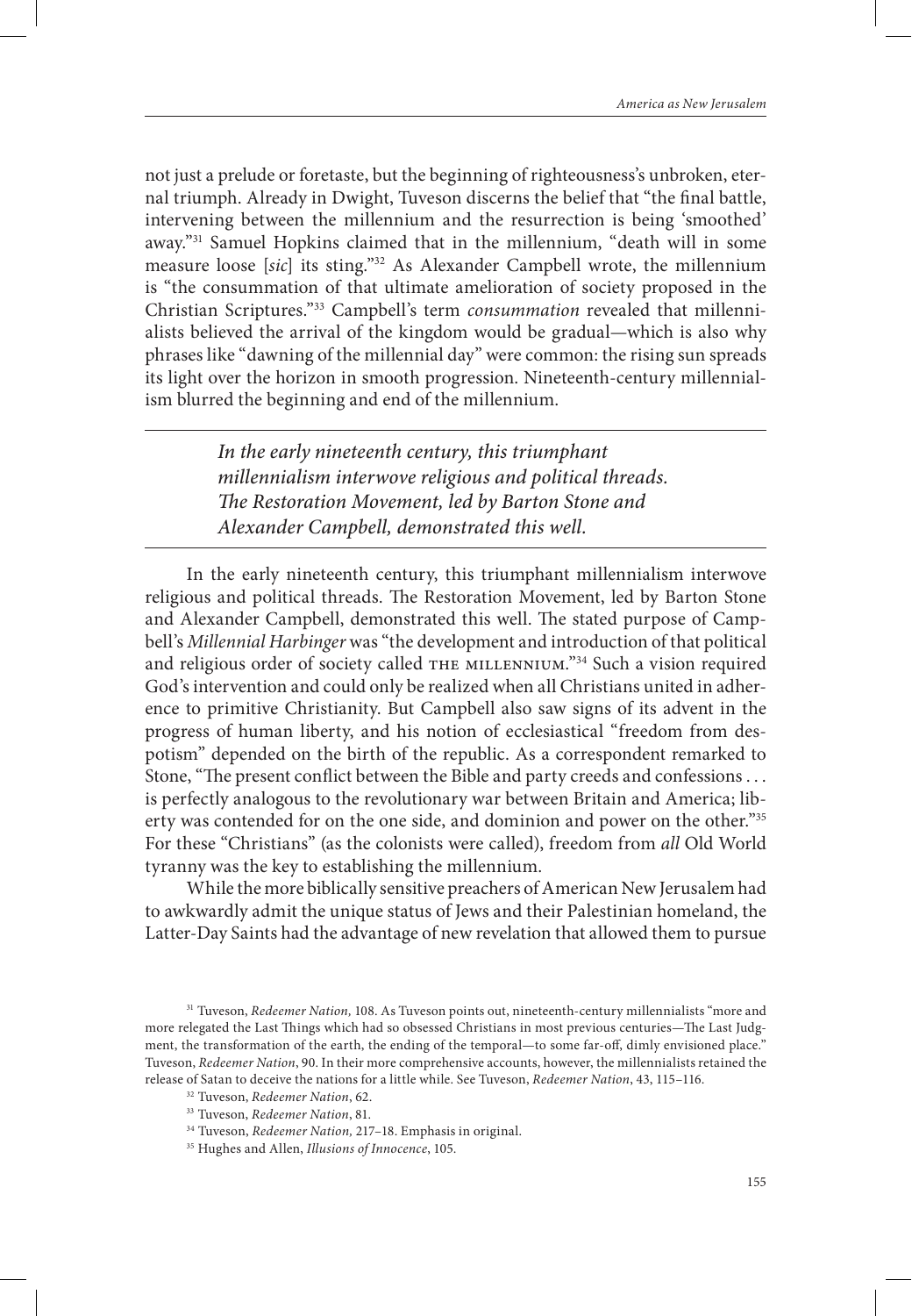literal "dialectical Holy Lands" in America and Palestine.<sup>36</sup> The Book of Mormon explicitly supported this doctrine, $37$  but Saints also enlisted their idiosyncratic use of traditional scripture, inferring, for example, the existence of a second Zion from Isaiah 30:19. Joseph Smith neatly packaged the election and eschatology themes of American New Jerusalem when he told his followers that in "the building up of Zion . . . we are the favored people that God has made choice of to bring about the Latter-day glory."38 But Latter-Day Saints millennialism was not purely about revelation. Like the "Christians," they found support for their restorationist program in the dominant politicized millennialist ideology. Even today, Saints are the largest religious subgroup to agree that "the U.S. has a special role to play in world affairs and should behave differently than other nations."39 Early Mormon leader Parley Pratt revealed his commitment to Americanized visions of political millennialism in an epic poem: ". . . the Gentiles break their foreign yoke / While tyrants tremble at the dreadful stroke / Assert their freedom, gain their liberty / And to the world proclaim Columbia free."<sup>40</sup> In Mormon eschatology, the American Zion of liberty and restored gospel would merge with the historic Zion.<sup>41</sup>

As religious hopes cooled, a more socially and politically focused millennium appeared.42 The towering ecclesiast Lyman Beecher is something of a transitional figure. While Beecher echoed Edwards's view that revivals "seem to declare the purpose of God to employ this nation in the glorious work of renovating the earth,"43 he expressed millennial hopes in social and political terms unfathomable to Edwards:

If it is by the march of revolution and civil liberty, that the way of the Lord is to be prepared, where shall the central energy be found, and from what nation shall the renovating power go forth? What nation is so blessed with such experimental knowledge of free institutions, with such facilities and resources of communication, obstructed by so few obstacles, as our own?44

Herman Melville was blunter: "Long enough have we been sceptics with regard to ourselves, and doubted whether, indeed, the political Messiah had come. But he has come in *us*, if we would but give utterances to his promptings."45

<sup>36</sup> Greenberg, *The Holy Land in American Religious Thought*, 227.<br><sup>37</sup> 2 Nephi 10; 3 Nephi 21; Esther 13.

<sup>38</sup> Gardner, "History of the Concepts of Zion," 137.

39 Smith, *More Desired Than Our Owne Salvation*, 43.

40 Tuveson, *Redeemer Nation*, 180.

41 Greenberg, *The Holy Land in American Religious Thought*, 228–29. See also Gardner, "History of the Concepts of Zion," 104.

<sup>42</sup> For instance, with the "Christians" losing confidence in the prospect of Christian unity. Hughes and Allen, *Illusions of Innocence*, 130–131.

43 Richard T. Hughes, *Myths America Lives By: White Supremacy and the Stories That Give Us Meaning*  (Urbana: University of Illinois Press, 2003), 103.

44 Lyman Beecher, *A Plea for the West* (Cincinnati: Truman & Smith, 1835), 10.

45 From *White Jacket* (1850). Cited in Hughes, *Myths America Lives By*, 36. Emphasis in original.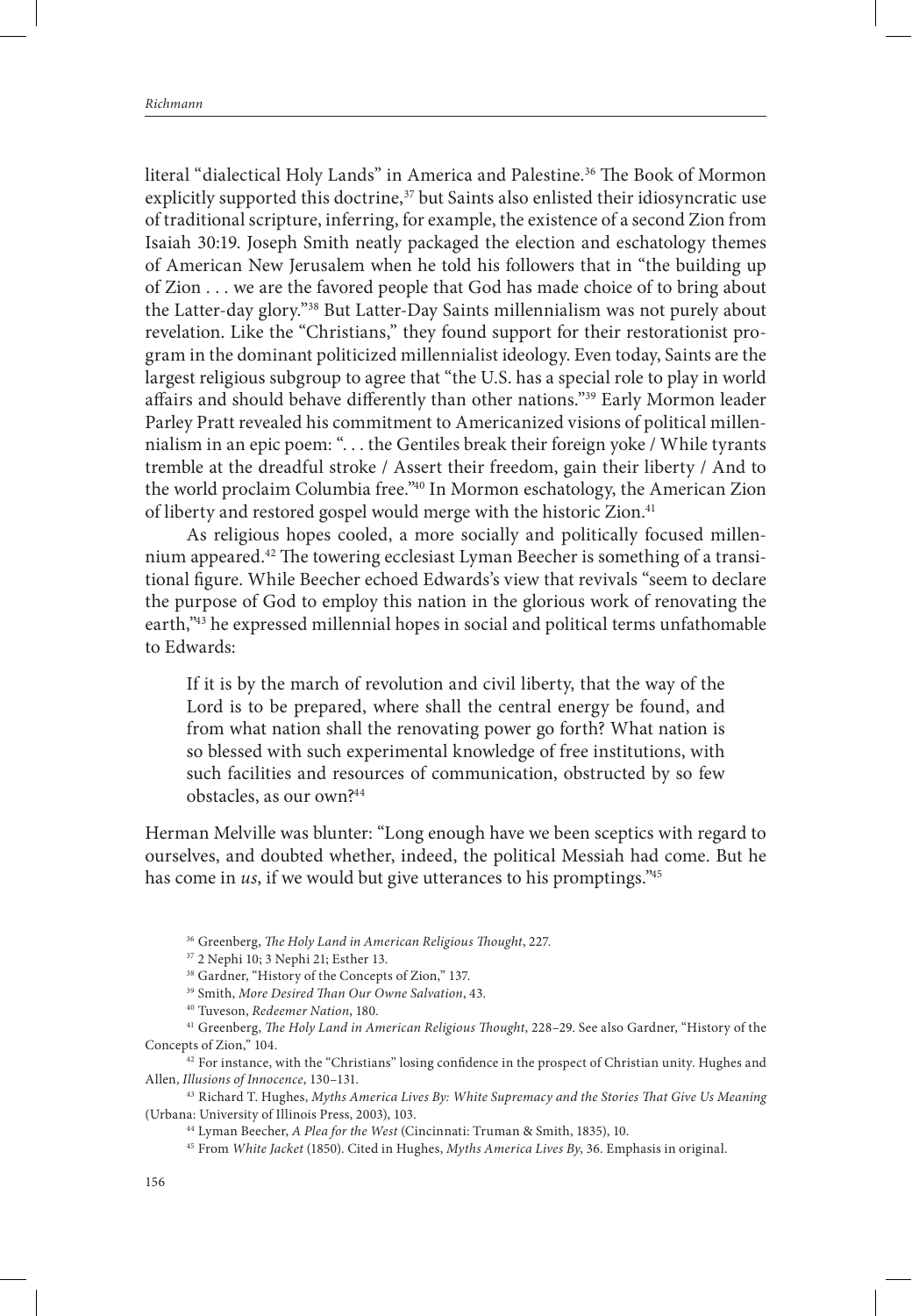The millennial mission was expansive and contradictory, animating the abolitionist movement, justifying both sides of the Civil War, and buttressing "manifest destiny." In 1885, Josiah Strong brought the millennial chorus to its crescendo, infusing it with new racial tones: Once unoccupied lands are taken, said Strong, "then will the world enter upon a new stage of its history—*the final competition of*  races." Of course, the winner was predetermined: "this race," said Strong, "is destined to dispossess many weaker races, assimilate others, and mold the remainder, until in a very true and important sense it has Anglo-Saxonized mankind!"46 Race fused with place. According to another social gospel leader, Washington Gladden, "Here, upon these plains, the problems of history are to be solved; here, if anywhere, is to rise that city of God, the New Jerusalem, whose glories are to fill the earth."47 In his bid to keep America in the Philippines, Senator Albert Beveridge exulted that "[God] has marked the American people as His chosen nation to finally lead in the regeneration of the world."<sup>48</sup> Although not without its critics, the American New Jerusalem of the late nineteenth century envisioned itself making all things new through eradication of inferior cultures.

The mission lived on in twentieth-century Americanism. Woodrow Wilson tried to sell Americans on the League of Nations by proclaiming that "when America was born . . . we were lifted along the levels of civilization to days when there should be wars no more."49 In his 1984 State of the Union address, Ronald Reagan called America "the last, best hope of man on earth." He then quoted Carl Sandburg, who saw "America in the crimson light of a rising sun fresh from the burning, creative hand of God."50 In other words, he saw the New Jerusalem. And even secular theorists saw the "end of history" in the collapse of the Soviet Union. Although this millennialist vision was generally the preserve (and often oppressors' rod) of white Americans, many black leaders believed that America's espoused values, despite an abysmal track record, positioned it to be the land where blacks could sing, "Free at last!" For Dr. King, civil rights was cashing a check written by the republic's founders.

#### Utopianism

Outside mainstream American millennialism, several groups declared for themselves a special eschatological calling. While millennialists sought to transform the world, these utopianists endeavored primarily to protect themselves from it. In 1761, John Christopher Hartwick, a Lutheran pietist minister, attempted to settle an area in central Upstate New York with like-minded pursuers of

<sup>46</sup> Hughes, *Myths America Lives By,* 133. Emphasis in original.

<sup>47</sup> Tuveson, *Redeemer Nation*, 129.

<sup>48</sup> Leon Fink, *Major Problems in the Gilded Age and the Progressive Era: Documents and Essays*, 2nd ed. (Boston: Wadsworth, 2000), 272.

<sup>49</sup> Tuveson, *Redeemer Nation*, 211.

<sup>50</sup> Hughes and Allen, *Illusions of Innocence*, 224–225.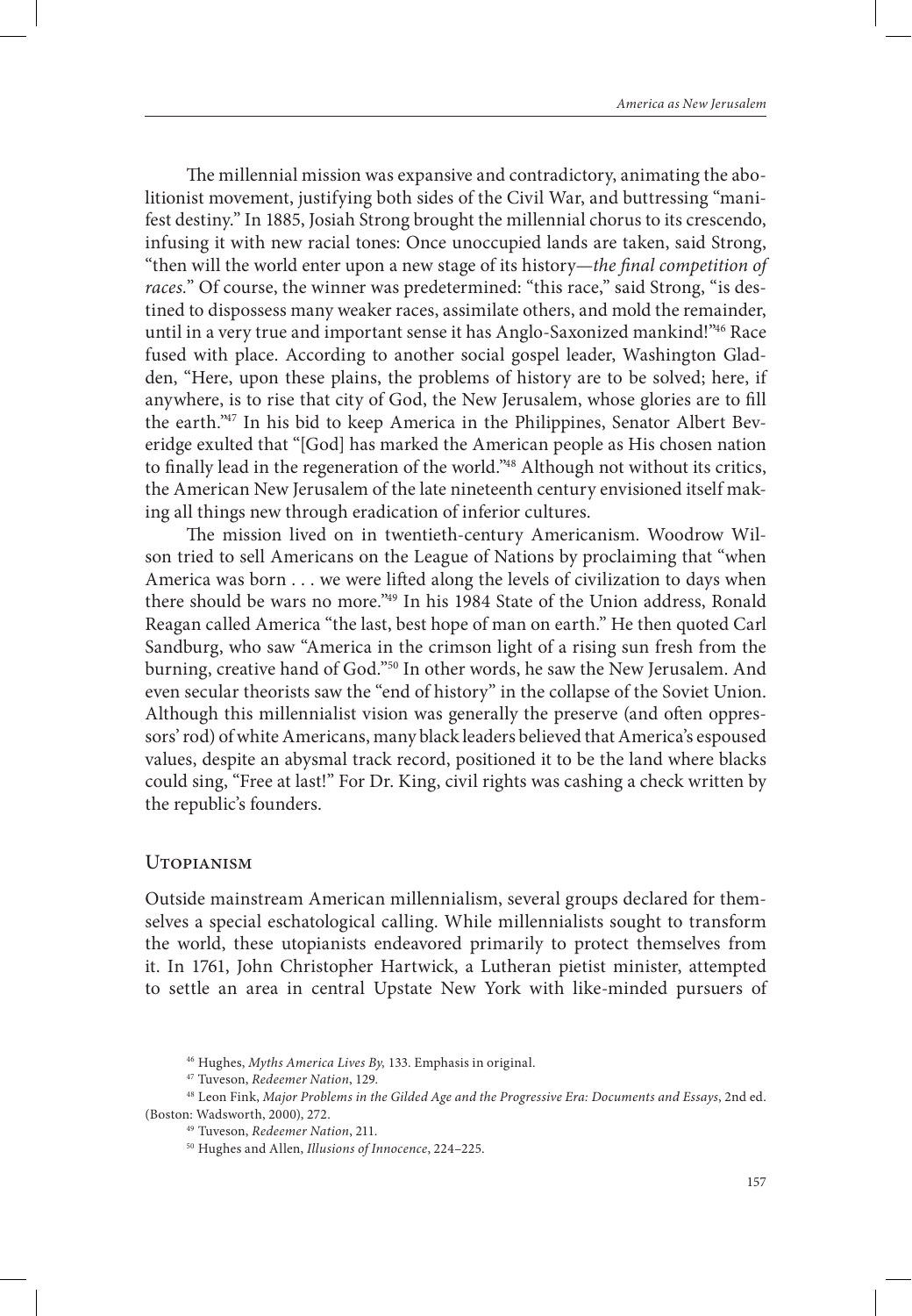holiness, calling the settlement New Jerusalem. The venture was a failure.<sup>51</sup> Ann Lee's "Shakers" called themselves the "Millennial Church" and, despite rejecting emerging politicized notions, believed the millennium had started "gradual and progressive" in America.<sup>52</sup> In the 1790s, a Quaker offshoot known as the Universal Friends declared their leader Jemima Wilkinson to be messiah and built a celibacy-friendly settlement in New York that they called Jerusalem.53 For all its millennialist mission, the Mormons were also fundamentally utopian, hoping to plant New Jerusalem first in Ohio, then Missouri, before fleeing to Deseret. John Humphrey Noyes's Oneida community distinguished itself by intentional socialist economies, perfectionist doctrine, and "complex" marriages. Noyes pitted himself against the dominant millennialism of his time: "My hope of the millennium begins," he told William Lloyd Garrison, "where Dr. Beecher's expires—viz., AT THE OVERTHROW OF THIS NATION."54 Noyes believed that Christ's Spirit had uniquely descended upon his community, which would usher in the kingdom of heaven through moral regeneration, unite with the primitive church, and make the republic obsolete.

> *Outside mainstream American millennialism, several groups declared for themselves a special eschatological calling. While millennialists sought to transform the world, these utopianists endeavored primarily to protect themselves from it.*

Perhaps the most impressive utopia was Zion City, Illinois. The city was founded in 1900 on the shores of Lake Michigan midway between Milwaukee and Chicago—or "Beer and Babel," as its founder, John Alexander Dowie quipped. Dowie was a faith healer committed to holiness and the restoration of the miraculous, whose legacy fed into the Pentecostal movement emerging at the same time. During Dowie's lifetime (he died in 1907), Zion City peaked at about 7,500 residents, a tightly woven community who looked to Dowie and other leaders for healing and willingly submitted to prohibitions on smoking, dancing, drinking, gambling, and even spitting. Dowie demanded loyalty and progressively heightened his eschatological role from Elijah to First Apostle. All this occurred in the

51 Karl J. R. Arndt, "John Christopher Hartwick: German Pioneer of Central New York," *New York History* 18, no. 3 (1937), 293–303.

53 Herbert A. Wisbey, *Pioneer Prophetess: Jemima Wilkinson, the Publick Universal Friend* (Ithaca, NY: Cornell University Press, 2018).

54 Robert David Thomas, *The Man Who Would Be Perfect: John Humphrey Noyes and the Utopian Impulse* (Philadelphia: University of Pennsylvania Press, 1977), 150. Emphasis in original.

<sup>52</sup> Hatch, *Sacred Cause of Liberty*, 19–20; Calvin Green and Seth Youngs Wells, *A Summary View of the Millennial Church, or United Society of Believers (Commonly Called Shakers): Comprising the Rise, Progress, and Practical Order of the Society, Together with the General Principles of Their Faith and Testimony* (Albany, NY: Packard & Van Benthuysen, 1823), 207, 210.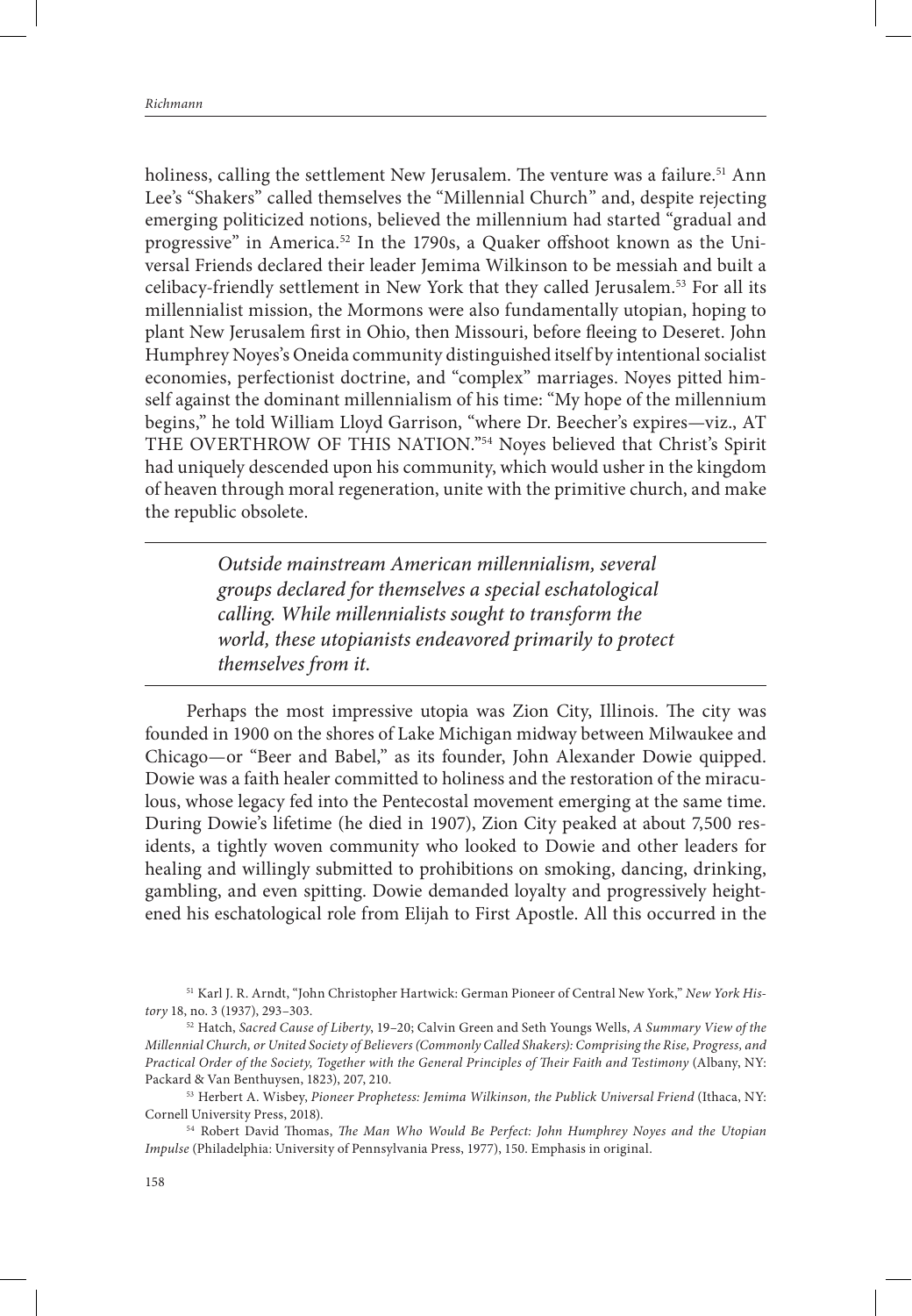shadow of Christ's return: leasing their property for 1,100 years, residents staked territories for Christ's righteous rule during the soon-coming millennium.<sup>55</sup>

Many small utopian groups appeared in the twentieth century, but one notorious example should suffice. The Branch Davidians, a splinter group rooted in Seventh-Day Adventism, claimed eschatological greatness. They believed God would miraculously relocate the faithful Davidians to Palestine in preparation for the end. While they condemned the United States as Babylon, they also taught that their rural community, Mount Carmel, outside Waco, Texas, was, for the time being, Jerusalem, which when purified by fire would be the "gateway into the new kingdom."56 The group celebrated Jewish festivals and believed that, once relocated to the Holy Land, they would establish a kingdom under their leader, whose messianic pretensions were clear in his self-chosen name: David Koresh (Koresh being a rendering of "Cyrus").

### Zionism

The interplay between American chosenness and the Holy Land is also evident in Christian Zionism. A lesser-known version appears in British Israelism. Employing a historicist interpretation of biblical prophecies, British Israelists believe the Anglo-Saxon people are direct descendants of the ten lost tribes of Israel and that English royalty preserved the Davidic dynasty. In this system, Jews will be restored to Palestine, along with generous numbers of Anglo-Saxon "Israelites," all ruled under a restored Davidic king.<sup>57</sup> Achieving its height of popularity in the early 1900s, British Israelism gave biblical literalism to the message of Gilded Age racial propagandists like Josiah Strong and Albert Beveridge.

The more influential form of Christian Zionism is tied to dispensationalism. Although futurist in their prophetic approach, dispensationalists closely watch current events, believing that the restoration of Jews to Palestine and their political control of the region are necessary preludes to Christ's return. American dispensationalists most vehement about the restoration of Jews in Israel tend also to insinuate the United States into the eschatological story, making the Israeli Jerusalem also an American New Jerusalem.<sup>58</sup> As William E. Blackstone said, "Our Nation [is] God's chosen instrument in these last days. . . . [God has] raised up you ... to bring blessing, not only to Israel, but to the whole world."<sup>59</sup> Carl McIntire's proposed "Florida Temple," a model meant to inspire other Christians to support

<sup>55</sup> Philip L. Cook, *Zion City, Illinois: Twentieth-Century Utopia* (Syracuse, NY: Syracuse University Press, 1996), 55, 113.

<sup>56</sup> Kenneth G. C. Newport, *The Branch Davidians of Waco: The History and Beliefs of an Apocalyptic Sect* (New York: Oxford University Press, 2006), 166.

<sup>57</sup> J. H. Allen, *Judah's Sceptre and Joseph's Birthright: An Analysis of the Prophecies of Scripture in Regard* 

*to the Royal Family of Judah and the Many Nations of Israel*, 18th ed. (Merrimac, MA: Destiny, 1902). 58 Jason M. Olson, *America's Road to Jerusalem: The Impact of the Six-Day War on Protestant Politics* (Lanham, MD: Lexington, 2018), 283.

<sup>59</sup> Smith, *More Desired Than Our Owne Salvation*, 175.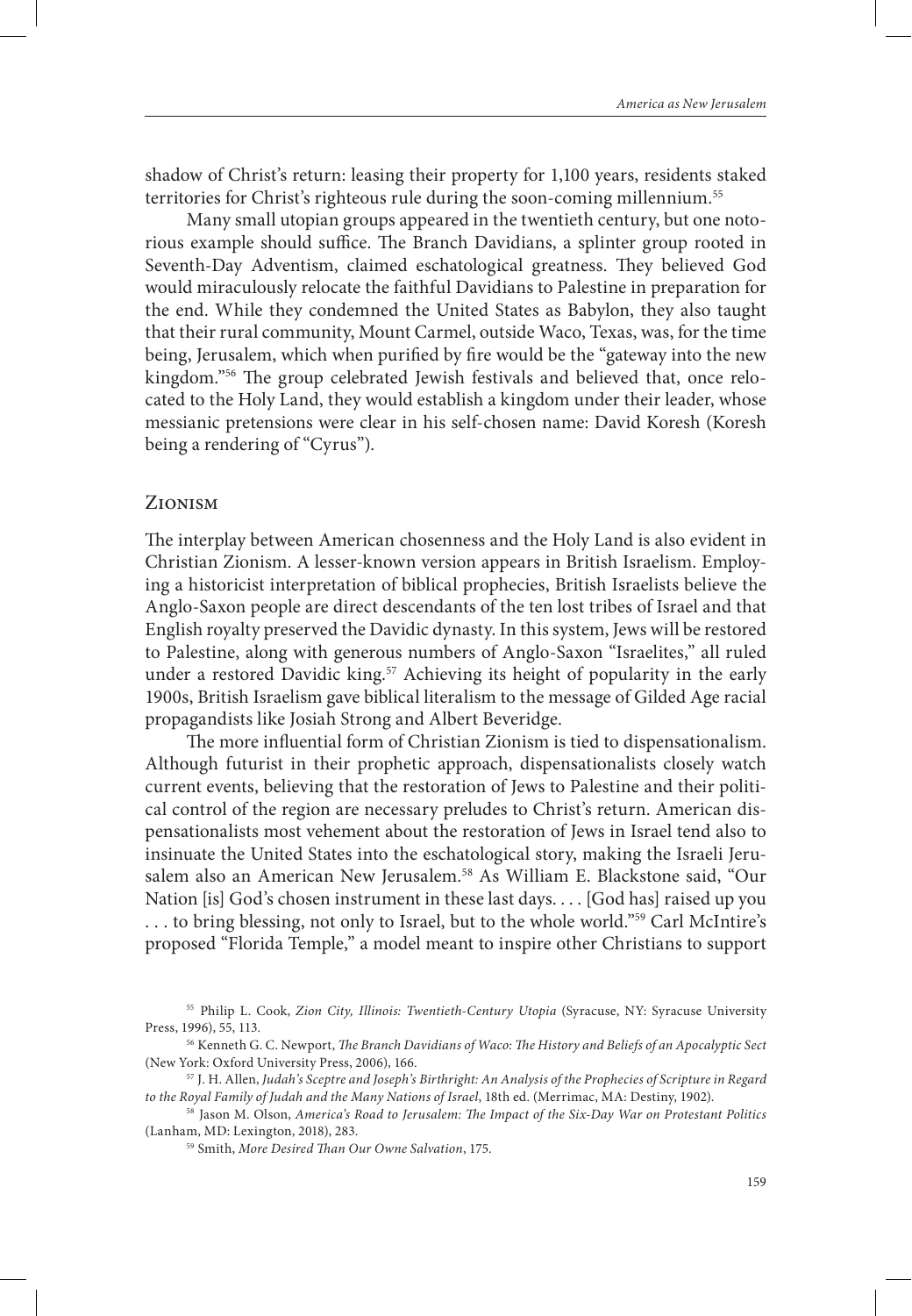Zion, dropped all subtlety. McIntire mused: "Why cannot we rebuild it? . . . Truly God gave it to us. You feel a special sense of mission in realizing that this now is our responsibility."60 And at the opening of the US Embassy in Jerusalem in 2017 (a move supported by most American evangelicals), John Hagee prayed that God would "remind the dictators of the world that America and Israel are forever united."61 In supporting Zion, American Christian Zionists ironically threaten to overshadow it.

#### Theological Reflection

All humans ache for New Jerusalem—that is, for evidence of election and the end of injustice. Americans, however, have tied visions of the New Jerusalem to peculiarly American conceptions of religion, culture, politics, and even race. One need not be a jingoist, millennial speculator, cult member, or avowed Zionist to be enthralled by the American New Jerusalem. As varied as the visions have been, our common adherence to this creed is displayed in the twin mottos of the Great Seal of the United States: "He Has Favored Our Endeavors" (election), and "New Order of the Ages" (eschatology). Like any apocalyptic force, the American New Jerusalem is inescapable.

> *All humans ache for New Jerusalem—that is, for evidence of election and the end of injustice. Americans, however, have tied visions of the New Jerusalem to peculiarly American conceptions of religion, culture, politics, and even race.*

The church must expose this notion of election and eschatology for the sin that it is, as an attempt to escape God's judgment either in time or at the end of time. We are chosen in baptism, put to death as sinners and raised to new life, with the Spirit our pledge. The signs of election are not moral or doctrinal purity or racial prowess, much less spiritual zeal. God's elect, in fact, don't even know how to pray as they ought. For that reason, evangelical signs are known best in weakness, where we hear "sighs too deep for words" (Rom 8:25).

Likewise, the godly do not possess this world before the resurrection of the dead (*Augsburg Confession* XVII). Every attempt to advance ultimate justice democracy, communism, capitalism, even human rights—is an enthusiastic dream, even if consummation is supposedly distant or requires God's aid. What is believed to advance justice inevitably causes suffering, as history shows; and the Son in his glory will expose many blind spots in our self-perceptions (Matt 25:31–46). The tension of *simul iustus et peccator* is always to do good for the

<sup>60</sup> Olson, *America's Road to Jerusalem*, 123.

<sup>61</sup> Olson, *America's Road to Jerusalem*, vii.